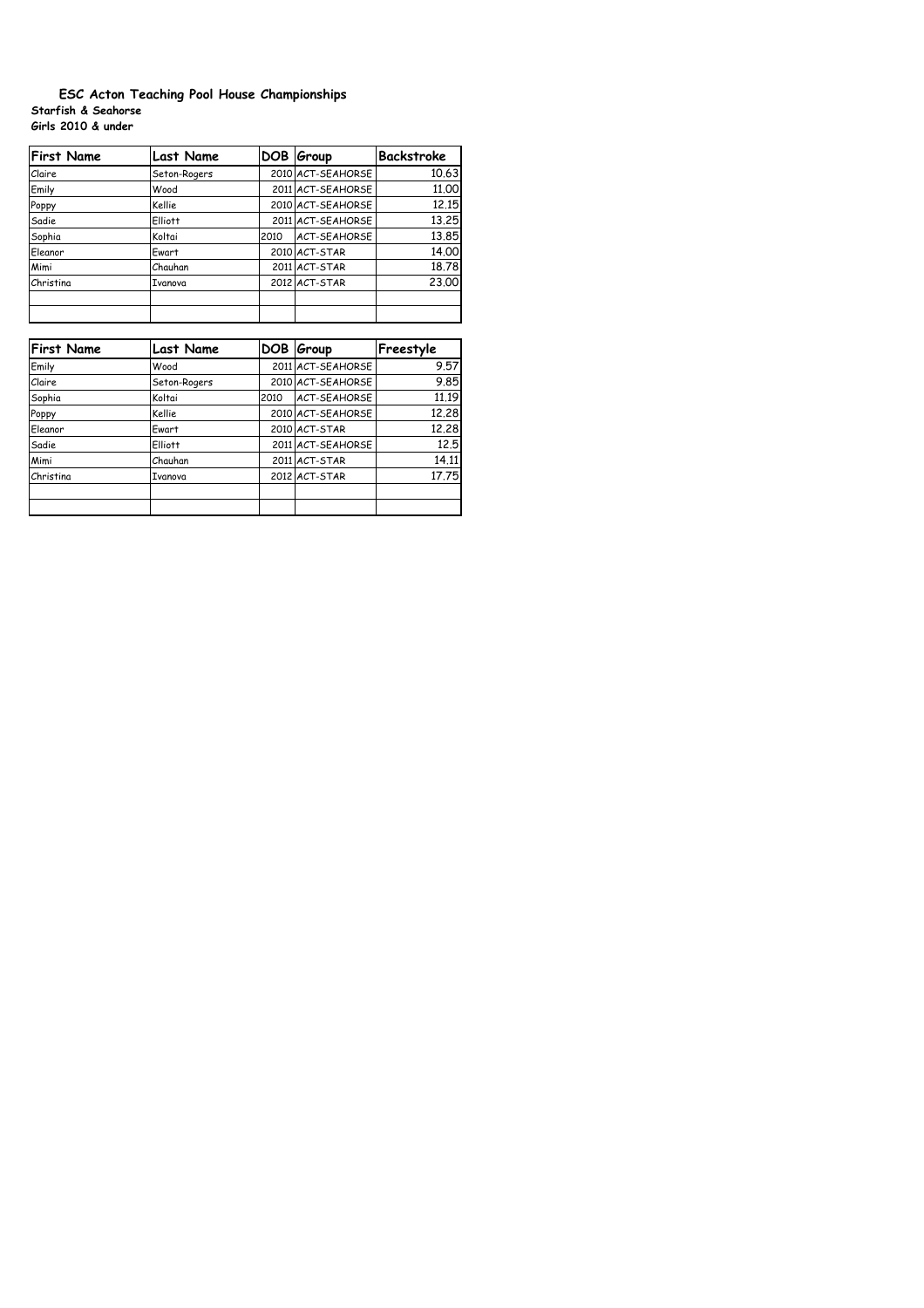## **Starfish & Seahorse Girls 2009 & over**

| <b>First Name</b> | <b>Last Name</b> | DOB Group         | Backstroke |
|-------------------|------------------|-------------------|------------|
| Nicole            | Boczkaja         | 2006 ACT-SEAHORSE | 10.31      |
| Zofia             | Boczkaja         | 2008 ACT-SEAHORSE | 11,58      |
| Alice             | Ganne            | 2007 ACT-SEAHORSE | 11.63      |
| Nikol             | Ivanova          | 2009 ACT-SEAHORSE | 13.07      |
| <b>Bezawit</b>    | Woldehiwot       | 2009 ACT-STAR     | 13.09      |
| Uma               | Chauhan          | 2009 ACT-STAR     | 13.83      |
|                   |                  |                   |            |

| <b>First Name</b> | <b>Last Name</b> | DOB Group         | Freestyle |
|-------------------|------------------|-------------------|-----------|
| Nicole            | Boczkaja         | 2006 ACT-SEAHORSE | 9.56      |
| Alice             | Ganne            | 2007 ACT-SEAHORSE | 10.22     |
| Zofia             | Boczkaja         | 2008 ACT-SEAHORSE | 11.3      |
| Nikol             | <b>Ivanova</b>   | 2009 ACT-SEAHORSE | 12.31     |
| <b>Bezawit</b>    | Woldehiwot       | 2009 ACT-STAR     | 12,72     |
| Uma               | Chauhan          | 2009 ACT-STAR     | 12.91     |
|                   |                  |                   |           |
|                   |                  |                   |           |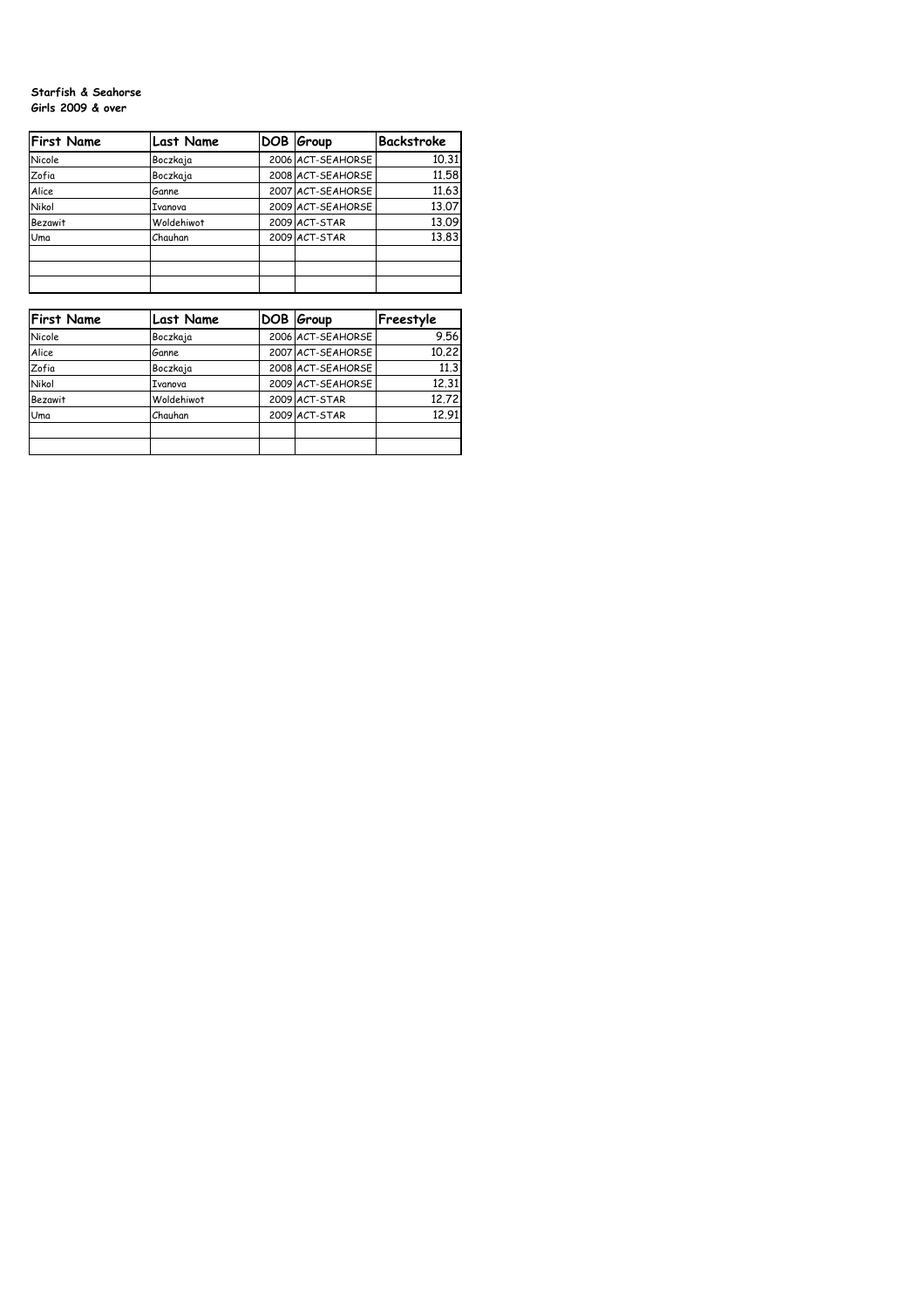## **Starfish & Seahorse Boys 2010 & younger**

| <b>First Name</b> | <b>Last Name</b> | DOB Group         | Backstroke |
|-------------------|------------------|-------------------|------------|
| Arman             | Malik            | 2011 ACT-SEAHORSE | 13.57      |
| Aleksander        | Barinov          | 2010 ACT-STAR     | 14.33      |
| George            | Russell          | 2011 ACT-STAR     | 17.16      |
| Aiden             | <b>KENNY</b>     | 2010 ACT-STAR     | 20.28      |
| Krishay           | <b>Bisht</b>     | 2011 ACT-STAR     | 21.64      |
| Martin            | Beshay           | 2011 ACT-STAR     |            |
| Oliver            | Afonso           | 2011 ACT-STAR     |            |
| Harry             | Eakins           | 2011 ACT-STAR     |            |
| Charlie           | O'Mahony         | 2012 ACT-STAR     |            |
|                   |                  |                   |            |
|                   |                  |                   |            |

| <b>First Name</b> | <b>Last Name</b> | DOB Group         | Freestyle |
|-------------------|------------------|-------------------|-----------|
| Arman             | Malik            | 2011 ACT-SEAHORSE | 10.74     |
| Aleksander        | Barinov          | 2010 ACT-STAR     | 11.81     |
| Krishay           | <b>Bisht</b>     | 2011 ACT-STAR     | 14.37     |
| George            | Russell          | 2011 ACT-STAR     | 15.29     |
| Aiden             | <b>KENNY</b>     | 2010 ACT-STAR     | 16.28     |
| Martin            | Beshay           | 2011 ACT-STAR     |           |
| Oliver            | Afonso           | 2011 ACT-STAR     |           |
| Harry             | Eakins           | 2011 ACT-STAR     |           |
| Charlie           | O'Mahony         | 2012 ACT-STAR     |           |
|                   |                  |                   |           |
|                   |                  |                   |           |
|                   |                  |                   |           |